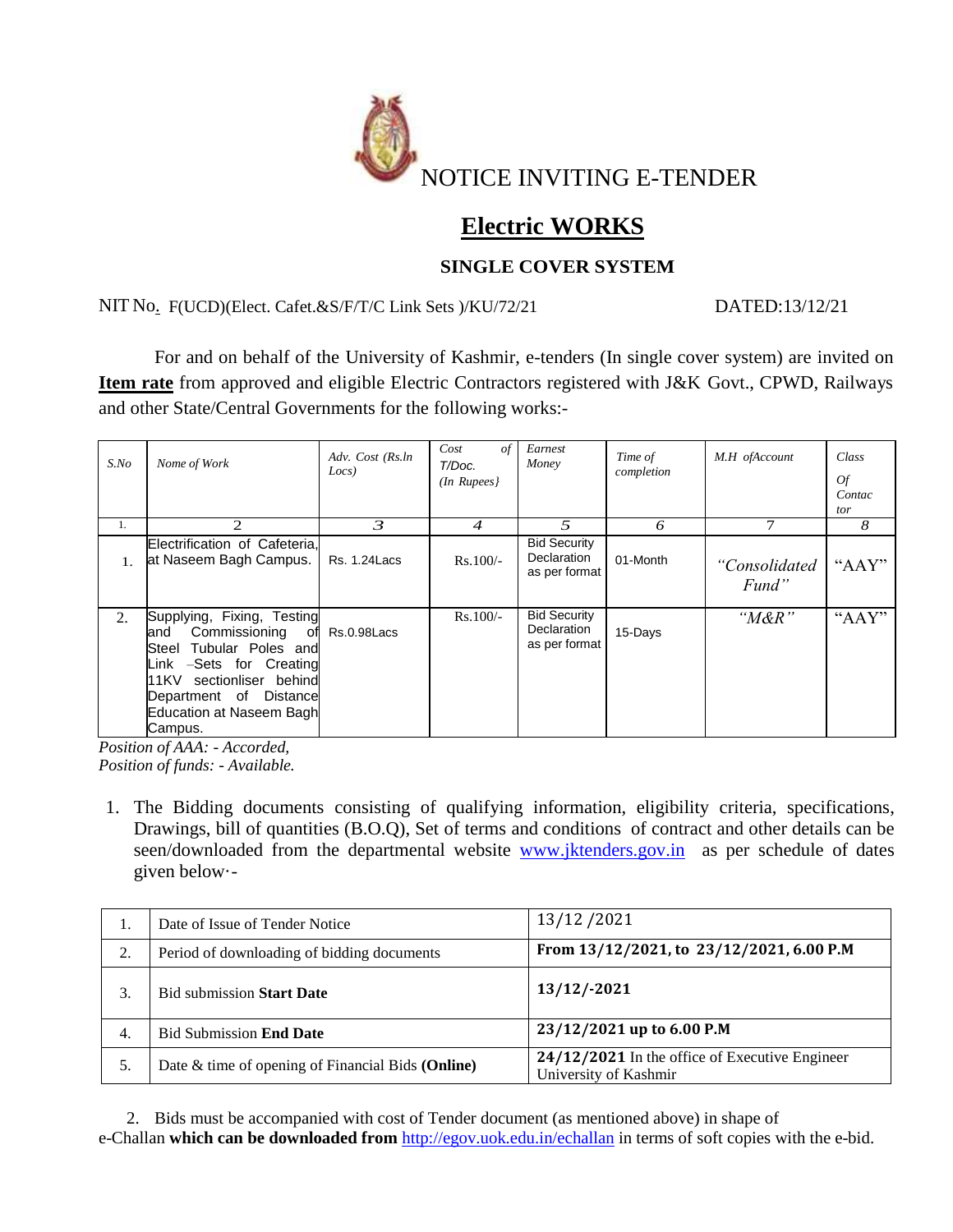Note:- The Date e-Challan must be between the date of start of bid and Bid Submission End date. **Any deviation shall render the bidder as Non-responsive.**

- 2.1 **The 1st lowest bidder has to produce an amount equal to 3% of contract as Performance Security in the shape of CDR/FDR/BG** in favour of Chief Executive Engineer University of Kashmir Division within 10 (ten) days after the date of receipt of letter of acceptance and shall be released after successful completion of DLP. The Bank Guarantee should be valid for 45 days beyond bid validity.
- **3.** The date and time of opening of Financial Bids of a responsive bidder shall be notified on Web Site www.jktenders.gov.in and conveyed to the bidders automatically through an e-mail message on their e-mail address.
- 4. The bids for the work shall remain valid for a period of 120 days from the date of opening of Technical **bids.**
- **5. The earnest money shall be forfeited** lf:-
- a) Any bidder/ tenderer withdraws his bid/ tender during the period of bid validity or makes any modifications in the terms and conditions of the bid.
- b) *Failure* of *Successful bidder* to *furnish the required performance security within the specified time limit.*
- c) *Failure of Successful bidder to execute the agreement within 28 days after fixation of contract.*

#### **6(A). Instruction to bidders regarding e-tendering process**

- 6.1 Bidders are advised to download bid submission manual from the "Downloads" option as well as from "Bidders Manual Kit" on website [www.jktenders.gov.into](http://www.jktenders.gov.into/) acquaint bid submission process.
- 6.2 To participate in bidding process, bidders have to get 'Digital Signature Certificate {DSC)' as perinformation Technology Act-2000. Bidders can get digital certificate from any approved Vendor.
- 6.3 The bidders have to submit their bids online in electronic format with digital Signature. No bid will be accepted in physical form.
- 6.4 Bids will be opened online as per time schedule mentioned in Para-1.
- 6.5 Bidders must ensure to upload scanned copy of all necessary documents with the bid. Besides, original documents related to the bid shall be submitted by L1 before issuance of Allotment in his favour.
- **6.6. Bidders must ensure to upload scanned copies of all necessary documents including Bid Security Declaration, tender documents fee in terms of soft copies and all other documents required as per NIT with technical bid. No document (s) which has/have not been uploaded shall be entertained for technical evaluation in the form of hard copy. However in case of any clarification the bidders all have to produce original documents in support of soft copies if need arises.**

**Note:- Scan all the documents on 100 dpi with black and white option.**

- **6.6(a) Bidders should note that if the documents uploaded/submitted on the basis of which the contract has been awarded are found forged/fake/not genuine at any time, the contract shall be cancelled and the contractor/bidder shall be recommended for blacklisting and debarred from taking part in tendering in University of Kashmir/Other Departments for a period of one year in the first instance, besides the performance security deposited for the said work shall be forfeited.**
- 7. The department will not be responsible for delay in online submission due to any reasons.
- 8. All bidders have to submit Bid Security Declaration Form instead of Earnest money as per the circular of Finance Department (Bid Security Declaration Form as per format enclosed). **Non submission of bid security declaration shall render the bidder as Non-responsive.**
- 9. **For item rate method** the unit rates and prices shall be quoted by the bidder entirely in Indian Rupees and the rates quoted shall be deemed to include price escalation and all taxes upto completion of the work. Deduction on account of taxes shall be made from the bills of the contractor on gross amount of the bill as per the rates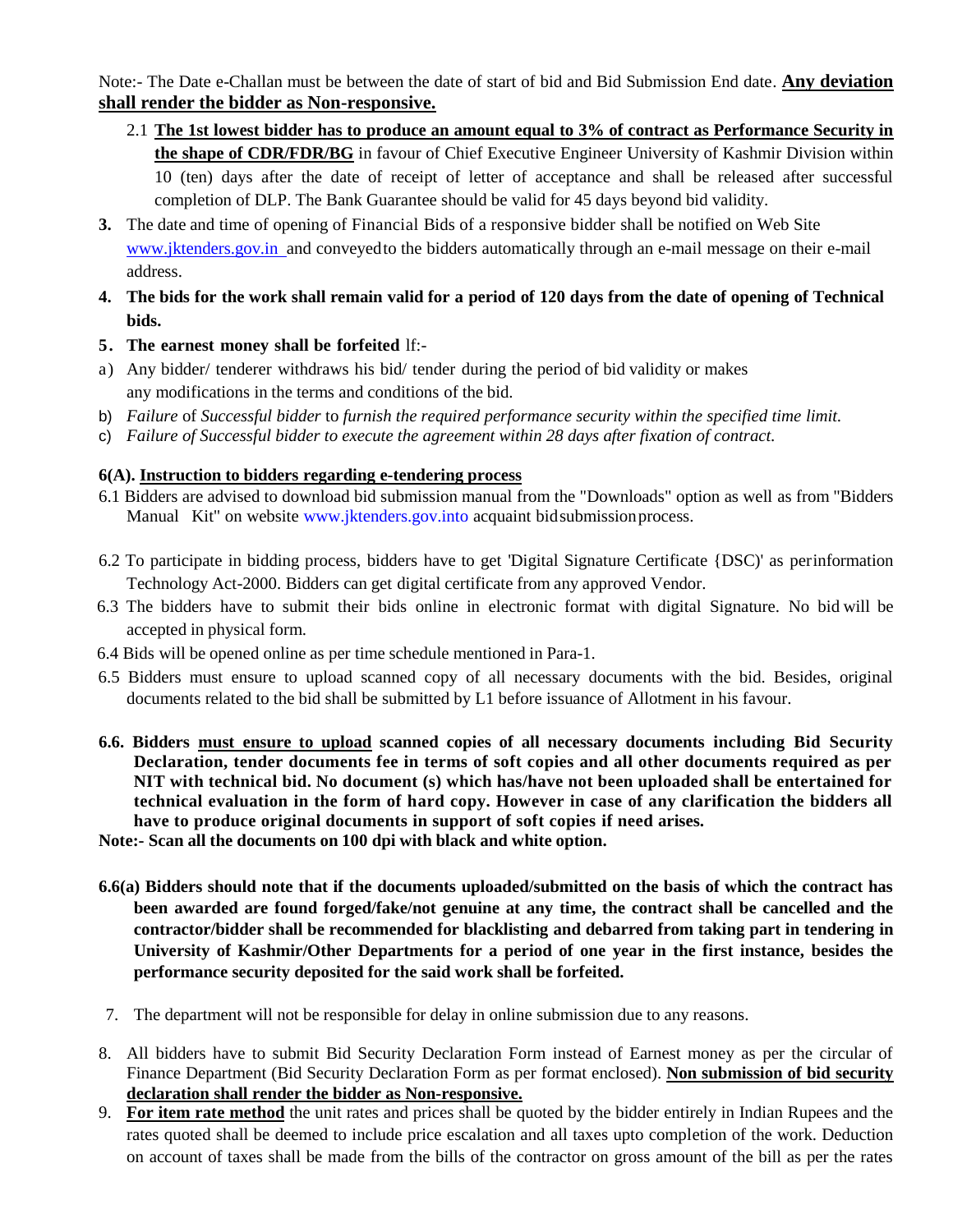prevailing at the time of recovery.

**The %age rate method** requires the bidder to quote a percentage above / below / at par at the bottom of the BOQ percentage template for the work. The percentage quoted by the bidder shall be deemed to include price escalation and all taxes upto completion of the work. Deduction on account of taxes shall be made from the bills of the contractor on gross amount of the bill as per the rates prevailing at the time of recovery.

- **10.** Bidders are advised not to make any change in BOQ (Bill of Quantities) contents. In no case they should attempt to create similar BOQ manually.
- **11. Price escalation and Taxes**: No price escalation shall be permissible. The deduction on account of taxes shall be made for the bills of the contractor for the gross amount of the bill as per the rates prevailing at the time of recovery.
- **12.** Bidders are advised to use **"My Documents**" area in their user on R&B e-Tendering portal to store such documents as are required.
- **13.** In case of CRF and any other specified project. The relevant guidelines standard bidding document shall be followed.
- **14.** Instructions to Bidder (ITB)

14.1 All bidders shall upload the following information and documents along with qualification criteria/qualification information with their bids:-

- a) Copies of original documents defining constitution/ legal status, place of registration and principal place of Business
- b) Cell No .and Correspondence address & e-mail.
- c) Scanned copy of e-challan
- d) Scanned copy of Registration Card with latest renewal.
- e) Scanned copy of Valid GSTIN No. & PAN No.
- f) **Scanned Copy of GSTIN Registration and latest clearance certificate FORM GST-3B I.e. latest clearance certificate FORM GST-3B of the latest quarter/preceding Month to the Issue of NIT. Illustrations:-**

For the NIT in August 2021, the bidder has to upload the latest clearance certificate FORM GST-3B of the latest quarter i.e. April-June/preceding month i.e. July 2021.

g) *All bidders shall upload Verification Certificate from concerned Chief Engineer /Superintending Engineer of Enlistment Registration Card*

14.2 The bidder at his own responsibility and risk should visit and examine the site of work and its surroundings before submission of bid.

14.3 Non attendance of pre-bid meeting will not be cause of disqualification of the bidder.

14.4 All documents relating to the bid shall be in the English Language.

## **15. General Conditions of Contract: -**

15.1 The date of start of the work shall be reckoned within one week from the date of issuance of LOI/Contract allotment as the case may be.

**Penalty for delay in completion**: - In case of delay in completion of work beyond stipulated periodof completion, **penalty upto maximum of 10% of the contract shall be imposed**.

- **15.2 Time extension:** -Suitable time extension shall be granted in case of increase in scope of work and in the event of delay beyond control of contractor to be determined by the department.
- **15.3 Advance Payments:-**No mobilization advance/equipment advance shall be paid.
- **15.4 Secured Advance:-**No secured advance is admissible.

**15.5 Schedule of Payment**:-The payment schedule shall be fixed after award of contract in favour of successful bidder, **on the basis of availability of funds** and value of work executed, shall be determined by the Engineer.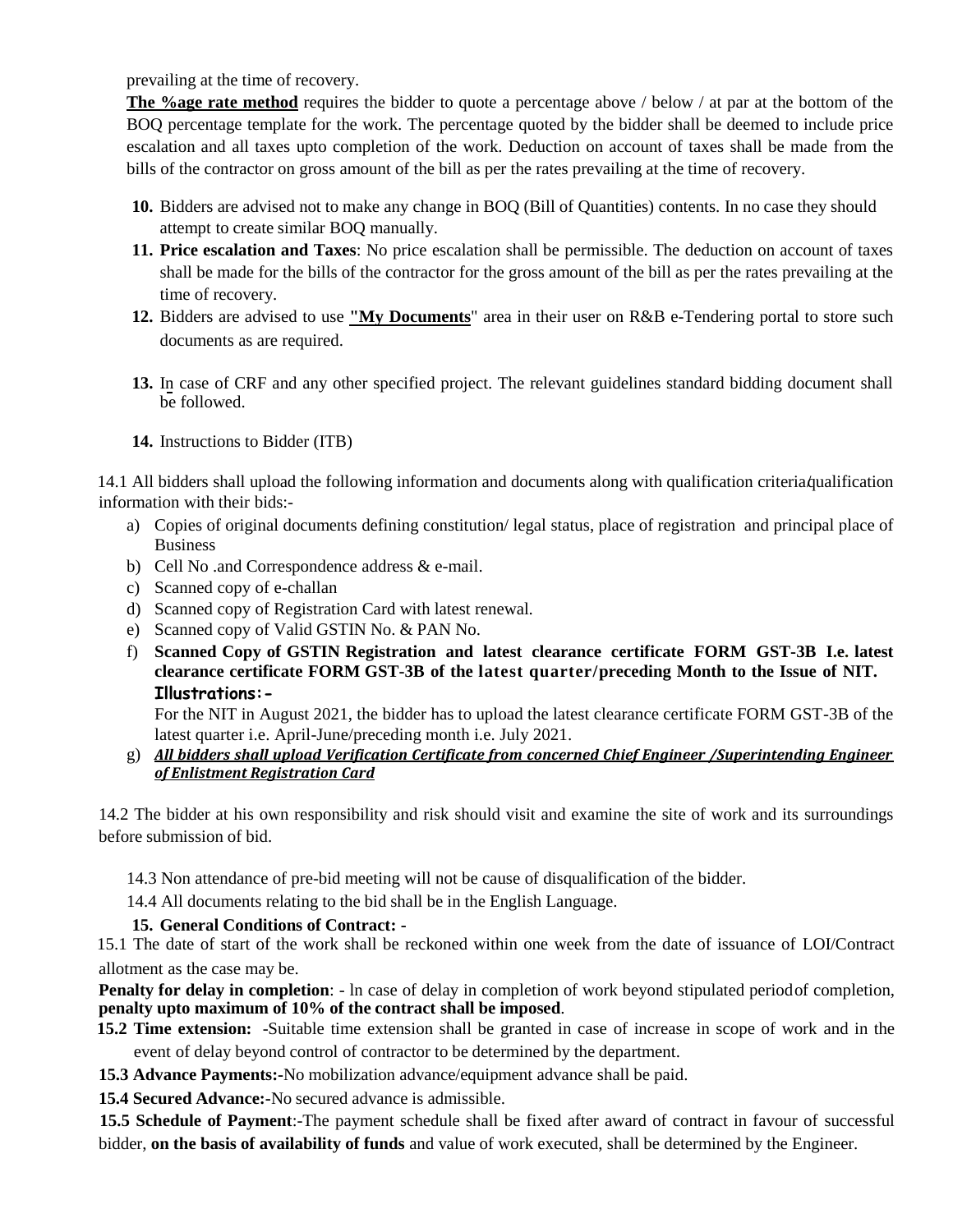**15.6 Amendment of bidding document**:-Before the deadline for submission of bids the employer may modify the bidding documents by issuing Addendum.

**15.7(a) The tender receiving authority reserves the right to accept or reject any tender or all tenders without assigning any reason thereof.**

**15.7(b)The Employer reserves the right to accept or reject any bid and to cancel the bidding process and reject all bids, at any time prior to award of Contract, without thereby incurring any liability to the affected bidder or bidders or any obligations to inform the affected bidder or bidders of the grounds for the Employer's action.**

**15.7(c) Unbalanced Bid:- (Not applicable at present as per the Government directions)**

- **16. Restoration of work:-** On completion of contract the contractor shall be responsible to remove allunused material and restore all work in its original position at his own cost.
- **17. Traffic regulations:-**The contractor is bound to adhere to traffic regulations as is applicable from time to time and ensure arrangements of smooth regulation of traffic during execution of work.
- **18. Arbitration:-** The arbitration shall be conducted in accordance with the arbitration procedure stated in the J&K Conciliation and Arbitration Act No:-xxxv of 1997 issued vide SRO No:-403 vide Notification of J&K Govt., **"Law Department" 11th December-I997**.
- **19. Defect Liability period**:- The DLP shall be Calculated from date of certified completion of work and period shall be **36 months**. The defects noticed in the work during execution or D.L.P. shall be corrected by the Contractor within the length of time specified by the Engineer. If the contractor does not correct the defects pertaining to D.L.P. to the satisfaction of the Engineer within the time specified, the Engineer will assess the cost of having the defects corrected and contractor will pay this amount on correction of defects.

**20. The date of start of work shall be reckoned within 07 (seven) days from the date of issuance of allotment/ Letter of intent.** 

**21. In case the agency fails to execute the work, the performance security in the shape of CDR/FDR/BG and normal deposit shall be liable for forfeiture besides initiating other punitive actions against the defaulter without serving any notice.**

**ALL KEY CONSTRUCTION MATERIAL** shall have to be strictly as per prescribedspecifications and approval of the Engineer In-charge.

- **22. The performance security of 3% shall be released after successful completion of DLP** Failure on part of the contractor to fulfill his obligations of maintenance schedules shall result in forfeiture of the deposits held for this purpose as well as the CDR/FDR/BG for this work.
- **23. Safety:** The contractor shall be responsible for safety of all activities at site of work.
- **24. Discoveries**:- Anything of historical or other interest or of significant value unexpectedlydiscovered on the site shall be the property of the Govt.
- **25. Tests**:-The contractor shall be solely responsible for carrying out the mandatory tests required for the quality control at his own cost.
- 26. Termination:- The employer may terminate the contract if the contractor causes afundamental breach of the contract.
- **27. Fundamental breach of contract will include:-**
- a) Continuous stoppage of Work for a period of 30 days without authorization of Engineer in- charge.
- b) Contractor is declared bankrupt.
- **c) Any evidence of involvement of contractor in corrupt practices.**
- d) If the contractor indulges in willful disregard of the quality control measures put in place by the department.
- e) Contractor delays the completion of work beyond stipulated time of completion.
- f) **Pursuant to the process of termination of defaulted contract, the employer reserves the right to invite fresh tender for the balance work at the risk and cost of defaulting contractor.**
- g) If in case contractor failed to start /complete the work, within the stipulated time period, his Performance Security shall be forfeited after termination of the contract. Besides, the **Bid Security Declaration shall be**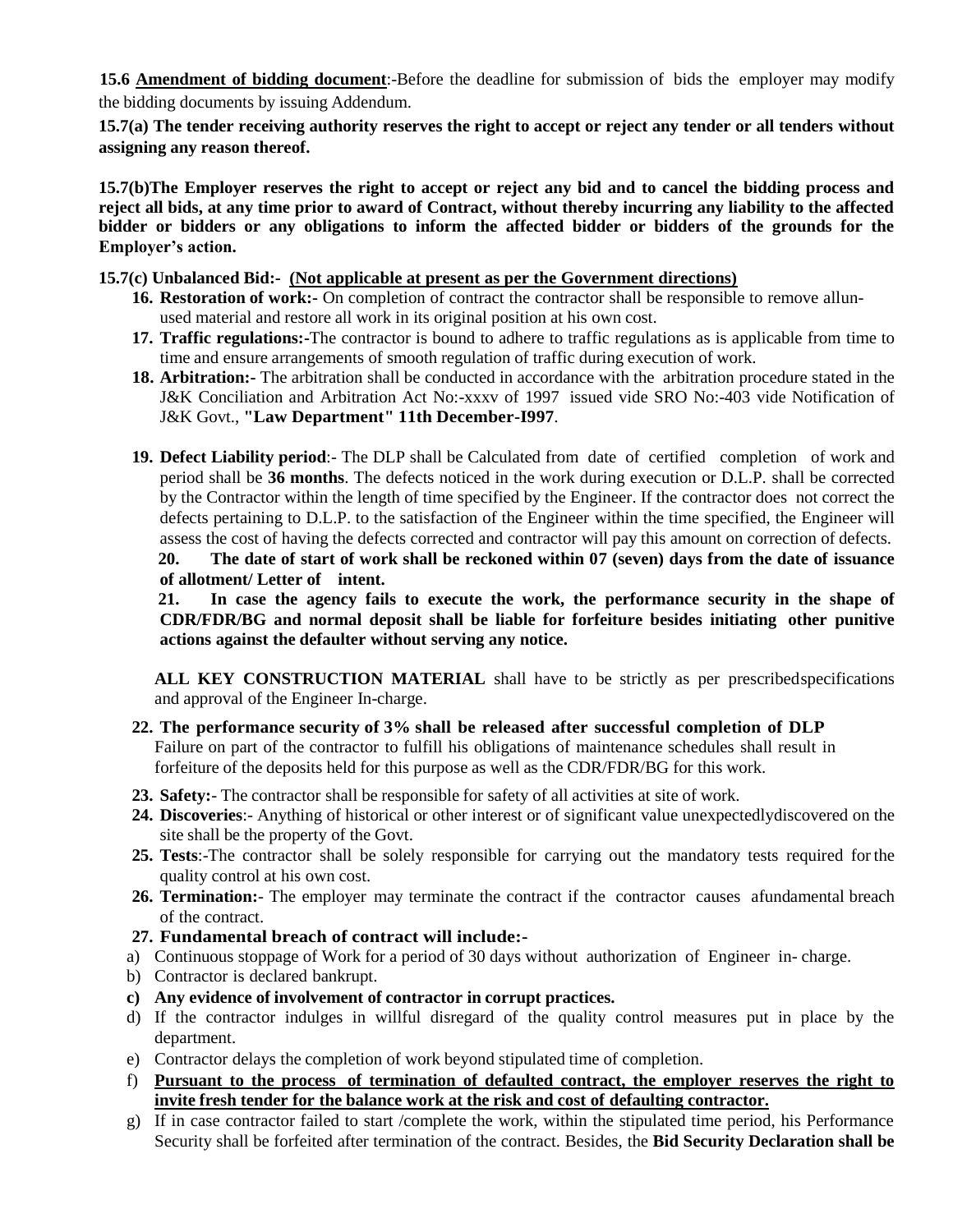**enforced and the** defaulting contractor shall be debarred from taking part in tendering of works in R&B Department/other departments for a period of one year.

#### **28. Major Labour Laws applicable to establishment engaged in building and other construction Work**:-

- a) Workmen compensation act 1923.
- b) Payment of Gratuity Act 1972.
- c) Employees P.F. and Miscellaneous Provision Act1952.
- d) Maternity Benefits Act 1951.
- e) Contract Labour (Regulation & Abolition) Act1970.
- f) Minimum Wages Act 1948.
- g) Payment of Wages Act 1936.
- h) Equal remuneration Act 1979.
- i) Payment of bonus Act 1965.
- j) Industrial disputes Act 1947.
- k) Industrial employment standing orders Act 1946.
- l) Trade Union Act 1926.
- m) Child Labour (Prohibition & Regulation) Act 1986.
- n) Inter State Migrant workmen's (Regulation of employment & Conditions of service)Act 1979.
- o) The Building and other Construction workers (Regulation of employment and Condition ofservice) Act 1996 and the Census Act of 1996.
- p) Factories Act 1948.
- q) Compliance with Labour Regulation Laws of J&K.

#### **29. Specification/Quality Control**:-

- A) All items of works shall conform to specifications as per IRC/MORTH/ NBO/ CPWD/ SSRI Any other prescribed specifications.
- **B) All items should be approved by the concerned Department before use.**
- **C) Certification of Material shall be submitted for reference and record.**
- **30. Insurance**:- Insurance cover to Labour *I* Machinery *I* Work *I* Plant material *I* Equipment by the contractor shall be mandatory.
- **31. Laws Governing the Contract: -**The contract shall be governed by Laws of the land.

Court's Jurisdiction:-In case of a disputes/differences between contractor and Department the jurisdiction shall be J&K.

#### **32. Time Extension: -**

- a) The work is to be completed within the time limit specified in the NIT and the time of completion will also increase *I* decrease in proportion with additional *I* deleted quantum of work depending upon the actual quantum of work.
- b) Request for extension of time shall be made by the contractor in writing not later than fifteen days of happening of the event causing delay. The contractor shall also indicate in such a request the period for which extension is desired.
- c) Abnormal /bad weather or Serious loss or damage by fire or Civil commotion, strike or lockout (other than among the labour engaged by the contractor) affecting any or the trades employed on the work, or Non availability of departmental stores.
- d) Any other cause which in the absolute discretion of the accepting authority is beyond the contractor's desire.
- e) On contractor's representation based on the grounds as detailed above the time for completion of the work may be extended by a period considered reasonable by the Department.
- **f)** Extension of time shall be also admissible in the event of temporary suspension of work.

#### **10. The tender/bid is liable to rejection if it does not fulfill the requirements as laid down in NIT.**

**11.** The works shall be subject to the inspection by State Inspection Authority if applicable at the time of completion of work for clearance and all charges on account of inspection shall be borne by the contractor.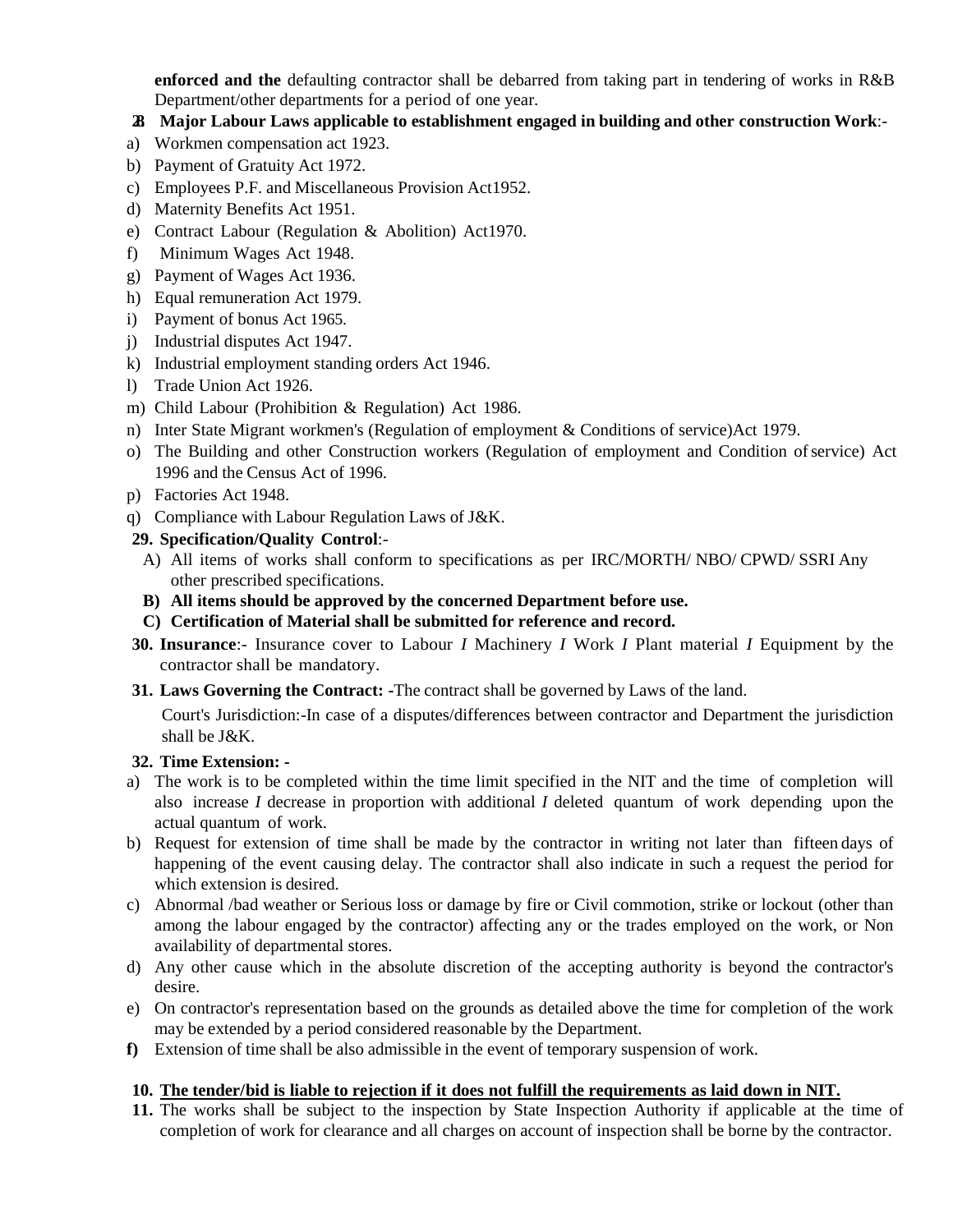All other terms conditions are as per PWD Form 25 (Double agreement Form) and detailed N IT issued vide this office No. F(UCD)(Elect. Cafet.&S/F/T/C Link Sets)/KU/72/21 DATED: 13/12/21.

> **Executive Engineer University of Kashmir**

No: F(UCD)(Elect. Cafet.&S/F/T/C Link Sets)/KU/72/21 DATED:13/12/21